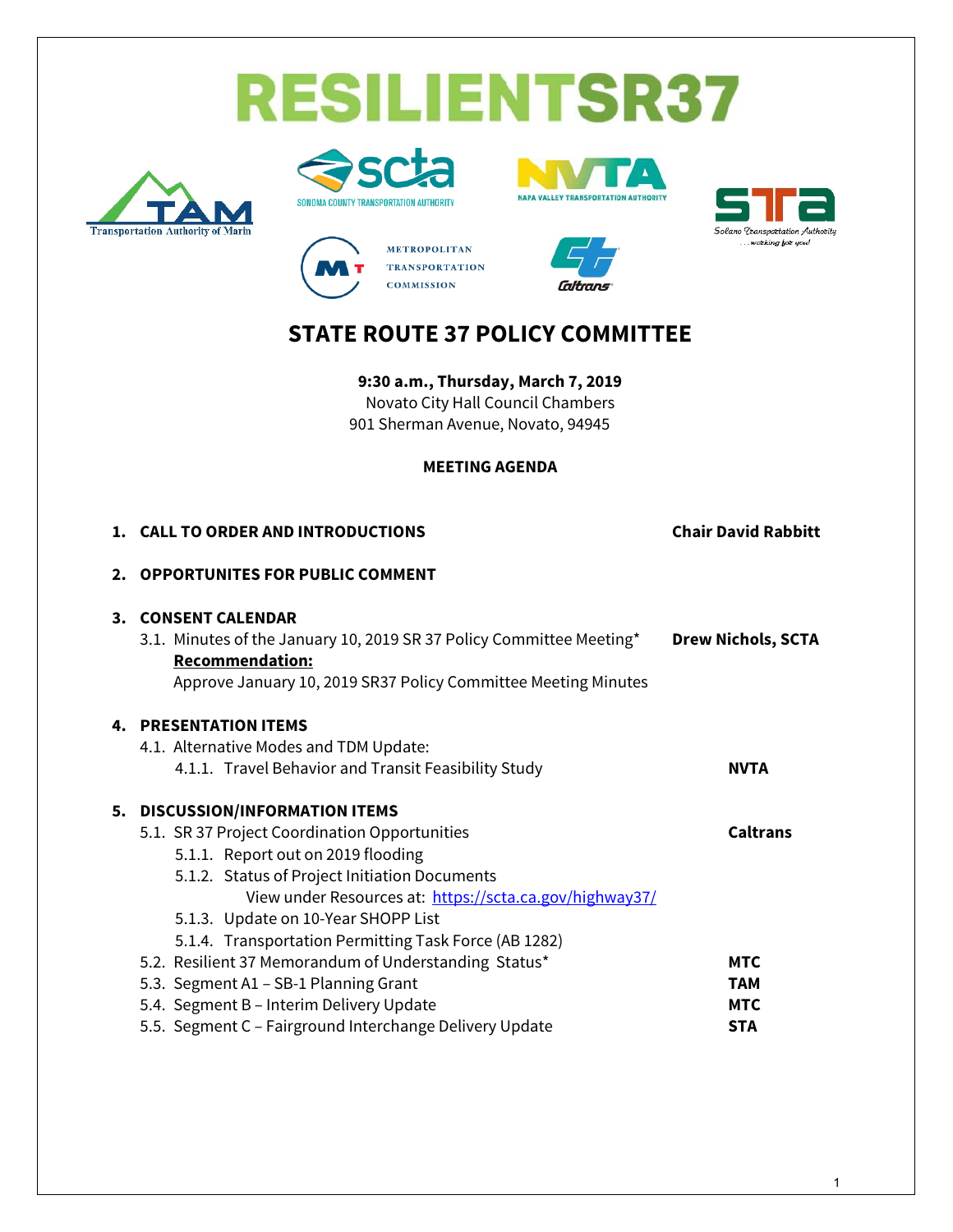# **RESILIENTSR37**

#### **6. COMMITTEE MEMBER COMMENTS / STAFF UPDATES GROUP**

#### **7. FUTURE TOPICS**

Bay Area Regional Collaborative (BARC) – San Pablo Bay Active Transportation Access Study AA for the Bay – restoration projects in San Pablo Bay STA – Ferry Study update SMART – Feasibility Study update MTC/Caltrans – Ultimate Environmental Phase Discussion

#### **8. ADJOURNMENT**

Next SR 37 Policy Committee Meeting: 9:30, Thurs., June 6, 2019 at a location to be determined.

#### \* Materials included

#### **Future Meeting Schedule (Pending Approval) 9:30AM, Thursday, June 6, 2019 9:30AM, September 5, 2019 9:30AM, December 5, 2019**

#### **SR 37 Policy Committee Members:**

#### **SCTA NVTA TAM STA**

David Rabbitt, Sonoma County Board of Supervisors Jake Mackenzie, MTC Commissioner Susan Gorin, Sonoma County Board of Supervisors

Alfredo Pedroza, MTC Commissioner Belia Ramos, Napa County Board of Supervisors Leon Garcia, Mayor City of American Canyon

Damon Connolly, MTC Commissioner Judy Arnold, Marin County Board of Supervisor s Stephanie Moulton-Peters, Councilmember, City of Mill Valley

Bob Sampayan, Mayor City of Vallejo Jim Spering, MTC Commissioner Erin Hannigan, Solano County Board of Supervisors

**MTC** Therese McMillan Executive Director

**Caltrans** Tony Tavares District 4 Director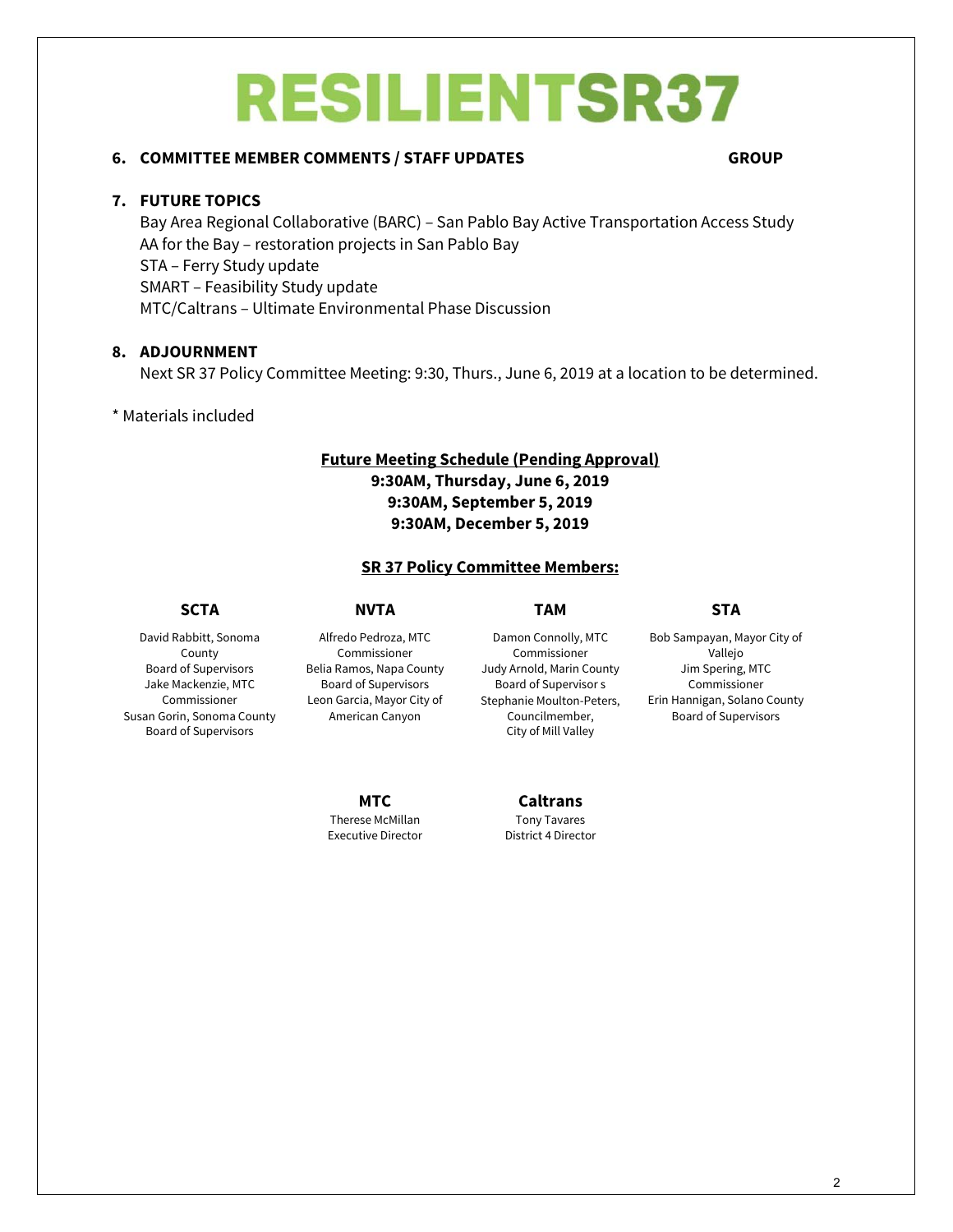# **RESILIENTSR37**













### **State Route (SR) 37 Policy Committee Meeting Minutes**

#### **9:30 a.m., Thursday, November 8, 2018**

**Foley Cultural Center**

**Vallejo, CA 94592**

1. Call to Order/Introductions

Chairman David Rabbitt called to order the State Route 37 Policy Committee at 9:30 a.m. Policy Committee Members Present:

| David Rabbitt                   | Chair, Supervisor, County of Sonoma                   |
|---------------------------------|-------------------------------------------------------|
| Erin Hannigan                   | Vice-Chair, Supervisor, County of Solano              |
| Judy Arnold                     | Supervisor, County of Marin                           |
| Damon Connolly                  | MTC Commissioner, Supervisor, County of Marin         |
| Leon Garcia                     | Mayor, City of American Canyon                        |
| Jake Mackenzie                  | MTC Commissioner, Councilmember, City of Rohnert Park |
| <b>Stephanie Moulton-Peters</b> | Councilmember, City of Mill Valley                    |
| Alfredo Pedroza                 | MTC Commissioner, Supervisor, County of Napa          |
| Bob Sampayan                    | Mayor, City of Vallejo                                |
| Jim Spering                     | MTC Commissioner, Supervisor, County of Solano        |

Policy Committee Members Absent: Susan Gorin, Supervisor, County of Sonoma Belia Ramos, Supervisor, County of Napa

Executive Directors Present: Daryl Halls, Solano Transportation Authority Kate Miller, Napa Valley Transportation Authority Suzanne Smith, Sonoma County Transportation Authority Dianne Steinhauser, Transportation Authority of Marin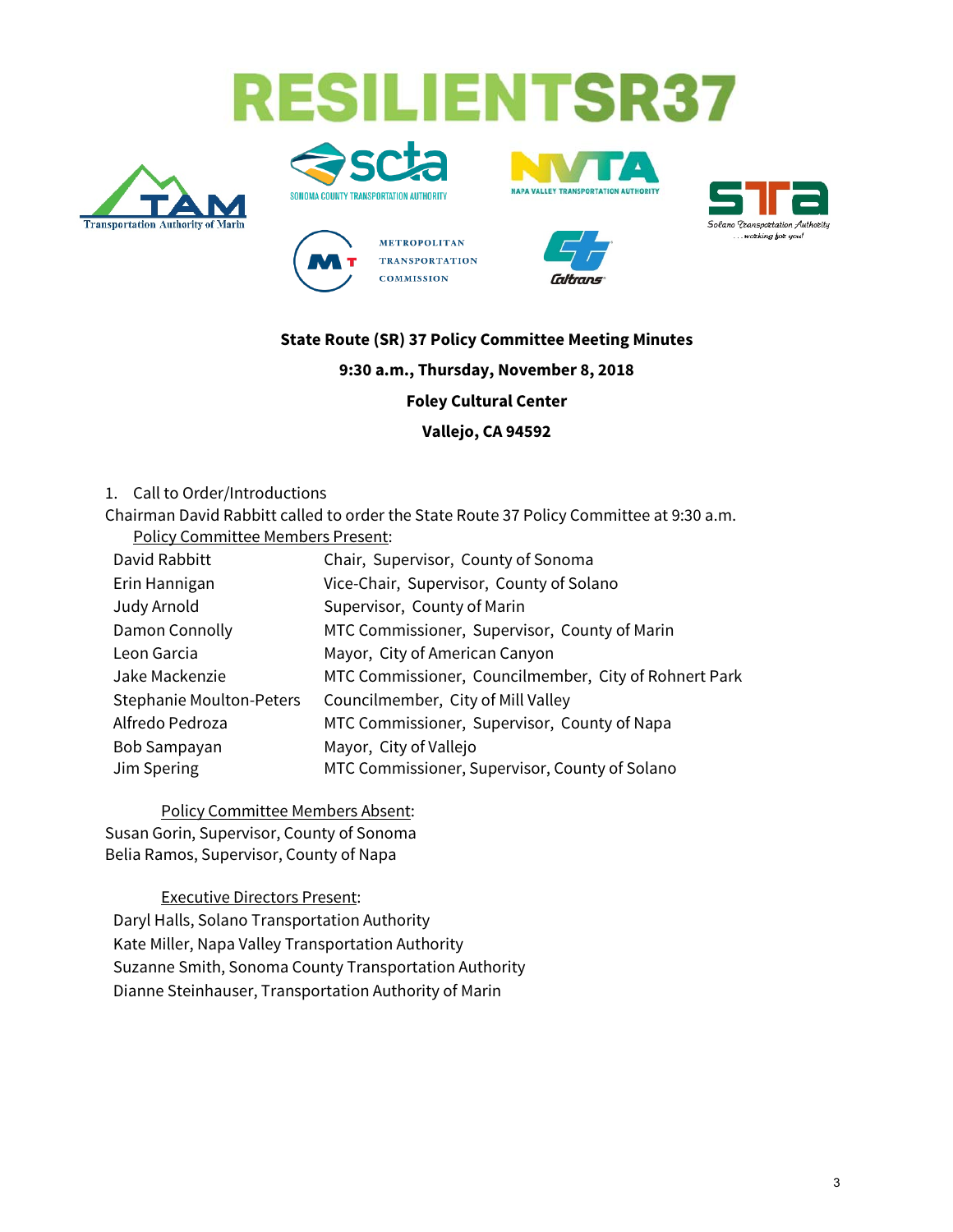# Others Present:

| Janet Adams             | <b>STA</b>                                                              |
|-------------------------|-------------------------------------------------------------------------|
| Anthony Adams           | <b>STA</b>                                                              |
| Tanya Albert            | County of Marin                                                         |
| <b>Tom Bartee</b>       | Office of Senator Bill Dodd                                             |
| Derek Beaudy            | SF Regional Water Board                                                 |
| James Bezek             | County of Solano                                                        |
| Steve Birdlebough       | Sonoma County<br><b>Transportation and Land</b><br><b>Use Coalition</b> |
| John Bly                | <b>Engineering Contractors</b><br>Association                           |
| Adam Brand              | SCTA - Counsel                                                          |
| Patricia Brown          | Resident                                                                |
| James Cameron           | <b>SCTA</b>                                                             |
| David Calson            | <b>ESA</b>                                                              |
| <b>Fidel Chavez</b>     | Carpenter's Union                                                       |
| Kevin Chen              | <b>MTC</b>                                                              |
| Lauren Clark            | City of Napa                                                            |
| <b>Bernadette Curry</b> | STA - Counsel                                                           |
| Jessica Davenport       | <b>State Coastal</b><br>Conservatory                                    |
| Francesca Demgan        |                                                                         |
| John Diamante           | North Rail & Multi Use<br>Pathways System                               |
| Andrew Dohrmann         | <b>TY Lin</b>                                                           |
| <b>Bill Emlen</b>       | County of Solano                                                        |
| Jean Finney             | Caltrans                                                                |
| <b>Rick Fraites</b>     | Marin Audubon Society                                                   |
| <b>Andrew Fremier</b>   | <b>MTC</b>                                                              |
| Maureen Gaffney         | <b>ABAG Bay Trail</b>                                                   |
| Seana Gause             | <b>SCTA</b>                                                             |
| Hillary Gitelman        | <b>ESA</b>                                                              |

| Alan Glen                | <b>TY Lin</b>                            |
|--------------------------|------------------------------------------|
| Joseph Green-<br>Heffern | Resident-County of<br>Solano             |
| <b>Erin Hanford</b>      | City of Vallejo                          |
| <b>Sissel Heber</b>      | <b>HNTB</b>                              |
| Jason Holley             | Public Works, City of<br>American Canyon |
| Kevin Johnson            | Fehr & Peers                             |
| John Kenyon              | <b>TY Lin</b>                            |
| <b>Steve Kinsey</b>      | Alta Planning and Design<br>Inc.         |
| <b>Tom Leader</b>        | TLS/RBD                                  |
| Houman Makarechi         | Kleinfelder                              |
| Johanna Masiclat         | <b>STA</b>                               |
| Dan McElhinney           | Caltrans                                 |
| Ashley Nguyen            | <b>MTC</b>                               |
| Nick Nguyen              | <b>TAM</b>                               |
| Drew Nichols             | <b>SCTA</b>                              |
| David Oster              | <b>Friends of SMART</b>                  |
| Elizabeth Patterson      | Mayor, City of Benicia                   |
| Elizabeth Payan          | <b>SMART</b>                             |
| Leo Roy Pfeifer          | Sustainable Novato                       |
| Logan Pitts              | <b>Office of Senator Bill Dodd</b>       |
| <b>Erik Prince</b>       | Common Ground                            |
| Lee Rosenblatt           | <b>CBG</b>                               |
| Barbara Salzman          | Marin Audubon Society                    |
| Danielle Schmitz         | <b>NVTA</b>                              |
| Shaveta Sharma           | <b>NVTA</b>                              |
| <b>Frasier Shilling</b>  | <b>UC Davis</b>                          |
| <b>Grant Sungar</b>      | Consultant                               |
| Karen Taylor             | <b>CDFW-ES</b>                           |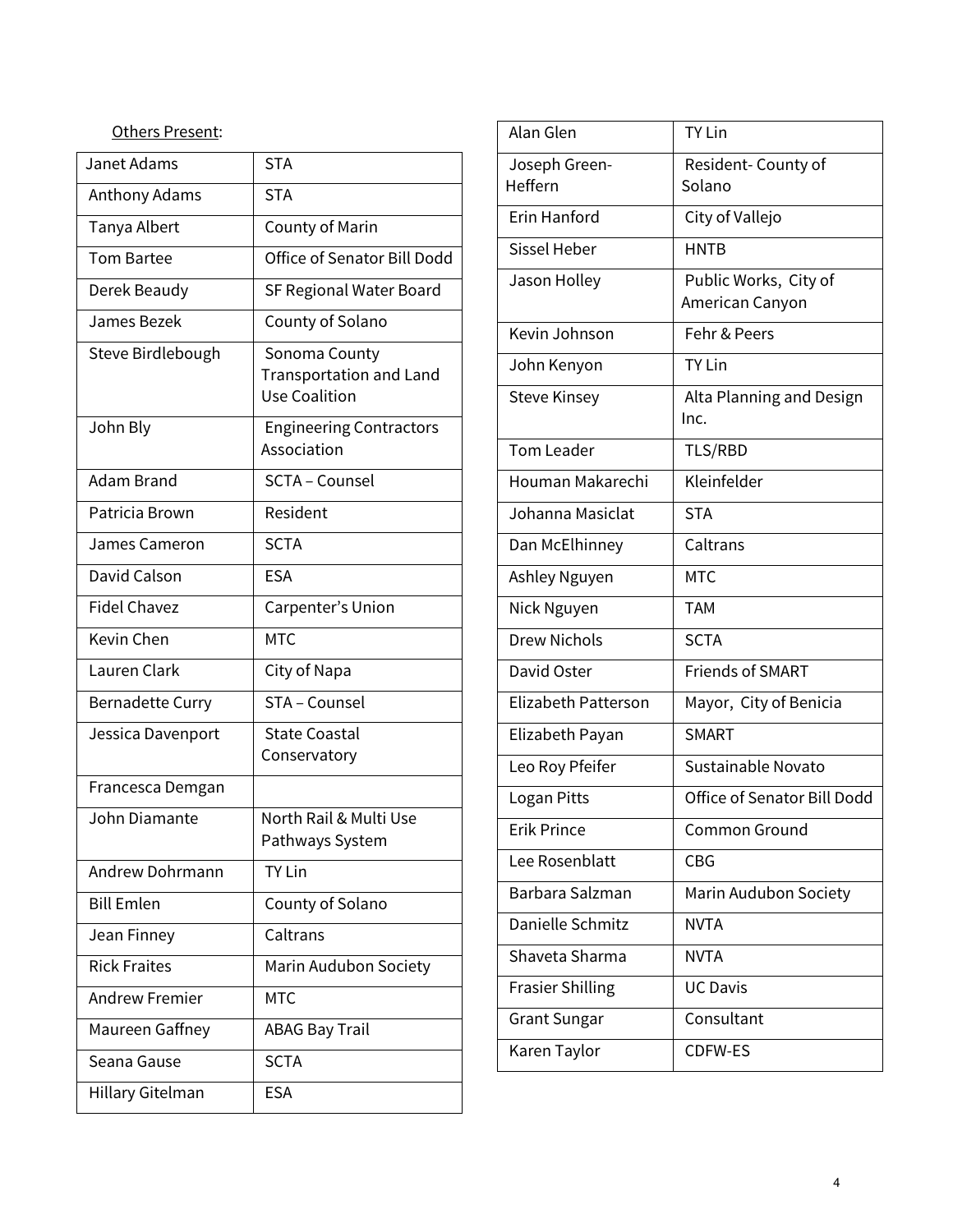| Francesca<br>Vantaggiato | <b>UC Davis</b> |
|--------------------------|-----------------|
| Joy Villafranca          | AECOM           |

2. Opportunities for Public Comment

John Diamonte commented on the railway assessments along the SR 37 Corridor. A series of handouts were provided for references.

The first assessment in question is whether a railway linking Highway 101 and the other corridors is the most ecological choice; second, would the cost of a railway be the least expensive compared to all alternatives, and lastly, Mr. Diamonte commented on whether a railway solution is the fastest alternative in which can be delivered.

- 3. Consent Calendar
	- 3.1. Minutes of the July 20, 2018 SR 37 Policy Committee Meeting

The minutes for the July 20, 2018 State Route 37 Policy Committee were recommended, and approved unanimously, following a motion by Stephanie Moulton-Peters, and a second by Supervisor Judy Arnold.

4. Presentation 4.1. SR 37 Resilient Corridor Program

Ashley Nguyen and Kevin Chen, MTC, presented to the committee the SR 37 Resilient Corridor Program.

Ms. Nguyen recalled The Corridor Plan that provides a birdseye view of the entire corridor and ideas suggested to move forward with.

Segment B of the corridor has been identified as the priority segment and Ms. Nguyen recalled that eastbound travel along the corridor during commute hours takes 100 minutes

There are six known weak links, some of which flooded in 2017, that are prone to flooding – Petaluma River Levee, Port Sonoma, Novato Creek and Day Island Road, Tubbs Island, and

Mare Island. It's modeled the corridor will be underwater in 30 years.

Furthermore, SR 37 houses a rich ecological home to nine special-status species with significant acres of bay- and wetlands.

The idea championed is to consider the corridor, and bring all the elements, under one vision, one plan, and to be mindful of equity issues moving forward.

The I-5 North Coast Corridor program in San Diego, CA is viewed as an opportunity to learn from, a model, for the SR 37 corridor.

This project has a \$6 billion program to be delivered over 40 years, including a half-cent sales tax allowing a continuous revenue stream alongside federal, state, and local funding.

Ms. Nguyen suggested the benefit this projects brings to SR 37 is the development of a blueprint which is available illustrating how the I-5 North Coast Corridor program will be delivered. Components included in this measure are Highway Improvements, Coastal Rail and Transit, and Environmental Protection and Coastal Access; thus providing an opportunity to use as a model locally.

The intent is to deliver an equitable corridor program that results in community benefits for all, including those who utilize the corridor for employment and recreation.

Highway 37 must become resilient to sea level rise. The program's purpose was described to the committee.

The resilient corridor program includes \$5 billion in funding in a 25 year time frame to address highway, transit, environment, public access, and equity components which seek for an opportunity to make the SR 37 Corridor adaptive to sea level rise from Interstate 80 to Highway 101.

There is also significant interest to alleviate the traffic congestion via public transportation, such as the inclusion of a regional bus express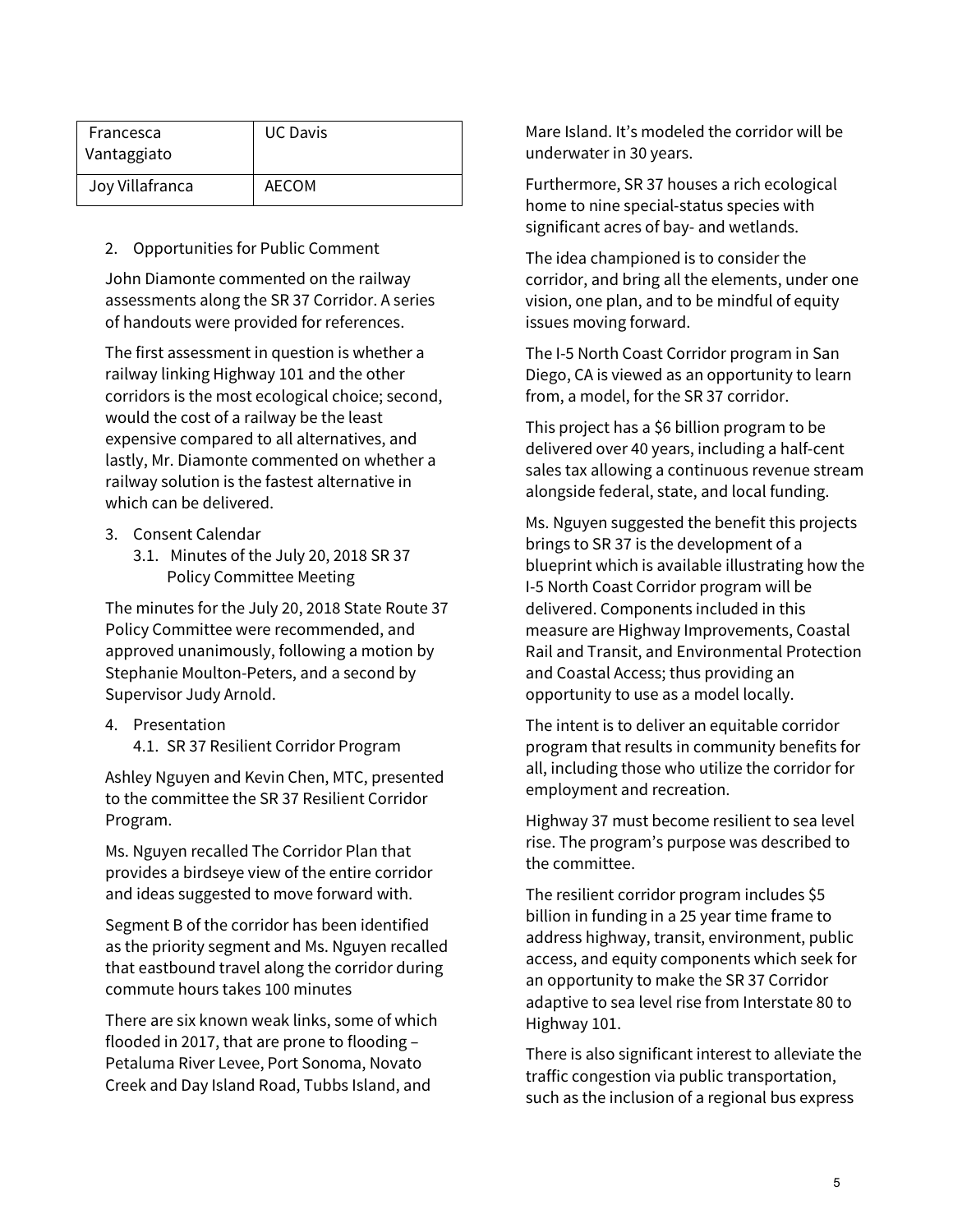system between Vallejo and Novato and SMART's interest in an east-west expansion to the Solano Hub that can help develop a robust transit system along the corridor.

MTC staff has been working closely with the environmental community over the past year and half to understand their perspective of the corridor that can allow natural resources to be protected and restored.

The Regional Advance Mitigation Planning (RAMP) aims to balance the needs of transportation and conservation to maximize benefits and provides a comprehensive planning framework to mitigate unavoidable biological resource impacts caused as a result of infrastructure projects.

Ms. Nguyen further described the active landscape enhancements that are currently underway.

Kevin Chen provided a description of interim congestion relief projects for Segment B to bring the roadway up to standard.

Given the serious bottlenecking that occurs on this segment, the goal is to improve the corridor by reconfiguring the existing roadway to a three-lane facility, with a contraflow lane, similar to the Golden Gate Bridge. It was worth noting that the time to move the barriers would take upward to two hours.

Additionally, modifications at the Tolay Creek Bridge are identified to provide smoother transitions.

The second design alternative suggested is a four lane highway for Segment B using the shoulder as a part time lane similar to the third lane on the Richmond-San Rafael Bridge.

Furthermore, intersection improvements at the Highway 121/37 intersection and Mare Island Interchange were described as near-term operational efficiency improvements. Ideas considered are a double lane roundabout at

Highway 121/37 and a lane drop extension with ramp metering at Mare Island.

These projects can be delivered in three to five years with an expected cost of \$100-150 million to deliver. The environmental process is hoped to begin next year with a cost of \$8 million and PS&E cost of \$12 million.

The drivers of Highway 37 have a lot of benefits, primarily the reduction of 100 minutes of delay eastbound to 24 minutes; westbound congestion delay would reduce from 47 minutes to 23 minutes.

Furthermore, improving the levy system is another element considered. The intent is to study at more potential improvements to increase the potential.

In regards specifically to Segment B, between Highway 121 and Mare Island, five alternatives have been identified; two of these suggestions are along the current alignment:

- 1. Current Alignment Hybrid Existing;
- 2. Current Alignment Causeway;
- 3. Northern Alignment;
- 4. Southern Alignment (Shoreline);
- 5. Southern Alignment (San Pablo Bay).

Mr. Chen explained the evaluation metrics used for these various alternatives, noting the rigorous evaluation criteria that was established, and outlined the assessment summary.

Alternative 3, Northern Alignment, was regarded as the least favorable alternatives.

The total construction costs are projected for all the alternatives to be between \$2.4 and \$3.3 billion.

Ashley Nguyen further added that the sea level rise adaption project includes a separated Class 1 bicycle lane to enhance safety.

Resilient by Design, Common Ground, and MTC have received an SB-1 Planning Grant with hope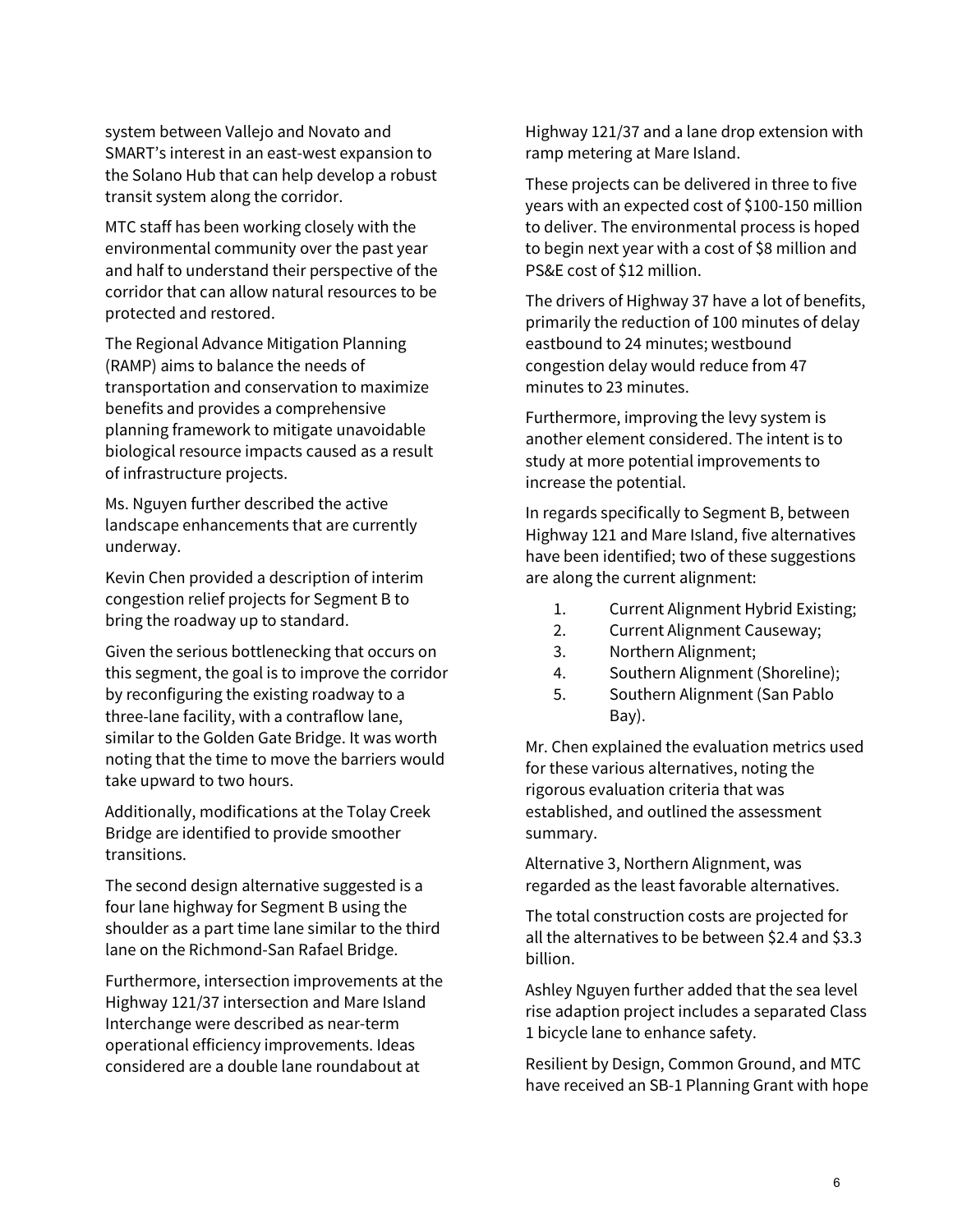to utilize for more public access through the corridor.

Ms. Nguyen championed the notion to be mindful of how to identify further funding and to consider the users of the corridor, and to continue exploring atypical partnerships.

Ms. Nguyen commented on the partnerships that have been created via the SR Policy Committee, and advocated to expand further with these visons.

The recommendations for actions were highlighted.

Suzanne Smith, SCTA, reiterated the word and meaning of "We" and the significance of the policy committee to address the corridor.

Jake Mackenzie commented on importance of this project as Chair of MTC and reemphasized the importance of "We."

Chairman Rabbitt opened for public comment.

Barbara Salzman commended MTC for the work and emphasized the importance of what is being completed, both short- and long term.

Ms. Salzman advocated to continue looking for the whole picture and the importance to tie advanced mitigation to a specific project.

Patricia Tuttle-Brown, an advocate for clean air and resident of the City of Petaluma, spoke on the environmental challenges posed in this corridor and highlighted that air quality is central to all transportation issues.

Regarding environmental issues, air quality is important to consider for wildlife and environmental access, to name a few. Pollution emitting from cars is the biggest air quality problem and Ms. Brown further advocated on the need for further funding and incentives to help the changes from single occupancy driving.

Derek Beaudy, San Francisco Regional Water Quality Control Board, thanked MTC staff for the presentation. As a participant in the

environmental working group, Mr. Beaudy spoke on benefits and appreciation for all the efforts that went into the working group.

Mr. Beaudy further added:

His agency's goals including protection of waters for the Bay Area and the need to work collaboratively to develop projects with the minimal environmental impacts. Given limited available funding, short term fixes should help plan for long term solutions for the corridor's vision and design.

Specifically, while Segment B has been identified as the priority segment by the Project's partners, we urge consideration of the entire corridor—Segments A, B, and C—during the environmental planning and documentation phase. This will help ensure a corridor-wide vision guides the design and that the long-term adaptation planning for Segments A and C will not be constrained by the design of Segment B. Further, it should help ensure that money spent on short-term fixes along Segment B either contributes appropriately to a longer-term fix, or is limited to the minimum needed if the longer-term fix is something different.

We encourage the Project's partners to continue to evaluate a full range of project design alternatives with respect to not only their transportation goals, but also with an understanding of their potential impacts to the sensitive Bay, wetland, and creek environments around SR 37.

Permittable project alternatives may not be along the current alignment of SR 37. The preferred alternative must be the least environmentally damaging practicable alternative that accomplishes the basic project purpose and avoids and minimizes direct and indirect impacts to the resources and processes that support the beneficial uses of San Pablo Bay and its surrounding bayland habitats.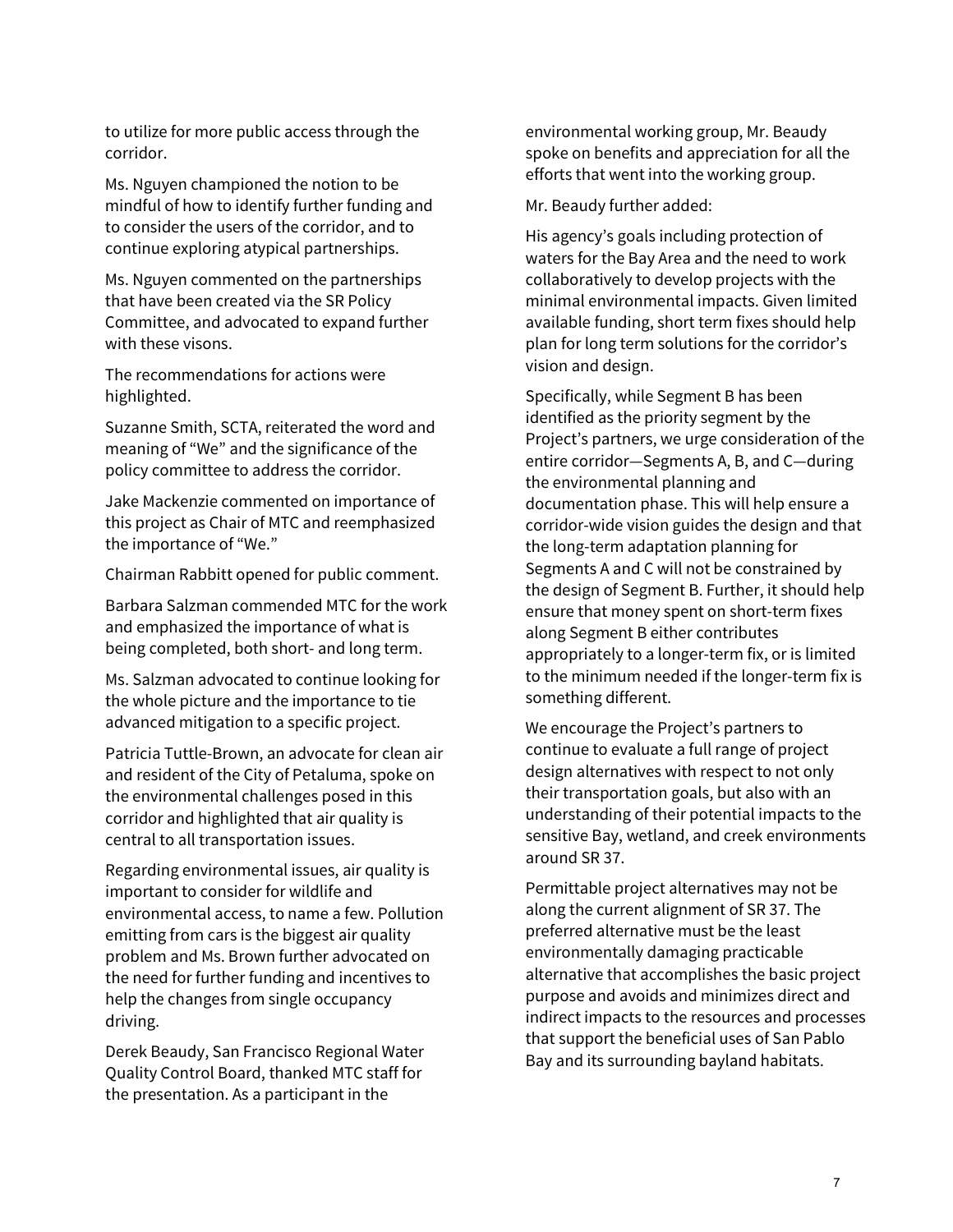Finally, any near-term traffic congestion projects on Segment B will require authorization from the Water Board—likely a Clean Water Act Section 401 certification—if the project discharges fill into the Bay, wetlands, or other waters. We will work with you to consider short term designs, including mitigation for fill, clean water measures to address stormwater runoff from the project, and the short-term project's role in a longer-term fix. I would ask that you continue to keep us involved as project planning moves forward.

Steve Birdlebough, Sonoma County Transportation and Land Use Coalition, commended the staff on this work, and was pleased to see the diamond lanes considered along the highway.

Jessica Davenport, State Coastal Conservancy, thanked all staff involved in the analysis of the alternative alignments.

Frasier Schilling, UC Davis, acknowledged Caltrans staff present for their work and added there is a lack of academics in this process and spoke on the usefulness of academic opinions in projects.

- 5. Action Items
	- 5.1. MTC Regional Measure 3 Funding Plan

Suzanne Smith described the Regional Measure 3 funding plan.

Ms. Smith explained the funding structure presented, adding a plan needs to be submitted to Caltrans this month.

The fund plan presented sets \$15 million to STA for Segment C – Fairgrounds Interchange, \$20 million to SCTA to pursue PAED and PS&E for Segment B, 4\$ million to SCTA for PAED for Highway 37/121 Improvements, \$3 million for TAM to study the levees on Segment A, and \$58 million to SCTA/TAM for Segment A and B improvements.

Stephanie Moulton-Peters, Dianne Steinhauser, and Chairman Rabbitt all provided

complements and thanked all staff agencies for the approach of the plan presented.

In regards to transit options incorporated into the plan, Kate Miller, NVTA, explained staff is looking into transit options, however the legislation is loosely defined.

The action requested is to authorize the submission of the request to MTC.

Supervisor Jim Spering moved to accept the funding plan and to authorize submission of the initial request to MTC, Jake Mackenzie seconded. The motion was approved unanimously.

- 6. Information Items
	- 6.1. SR 37 Project Coordination **Opportunities** 
		- 6.1.1. Status of Project Initiation **Documents**

Jean Finney introduced Kelly Hirschberg to the committee as the new project manager for SR 37.

The 16 projects programmed along SR 37, Segment B, in the SHOPP were described, 15 currently planned and programmed.

A handout was provided to the committee members. Five projects are currently under preparation for the 2020 SHOPP.

The projects submitted are in alignment with MTC and Caltrans' plans and staff continues to coordinate with partnering agencies.

Ms. Hirschberg stated that more information will be presented to the committee as it evolves.

Supervisor Erin Hannigan, County of Solano, asked about absence of the Sacramento Street entrance.

Ms. Hirschberg responded that she will look into it and follow up with the information when an answer is identified.

Supervisor Judy Arnold, County of Marin, spoke on the absence of the Novato Creek flooding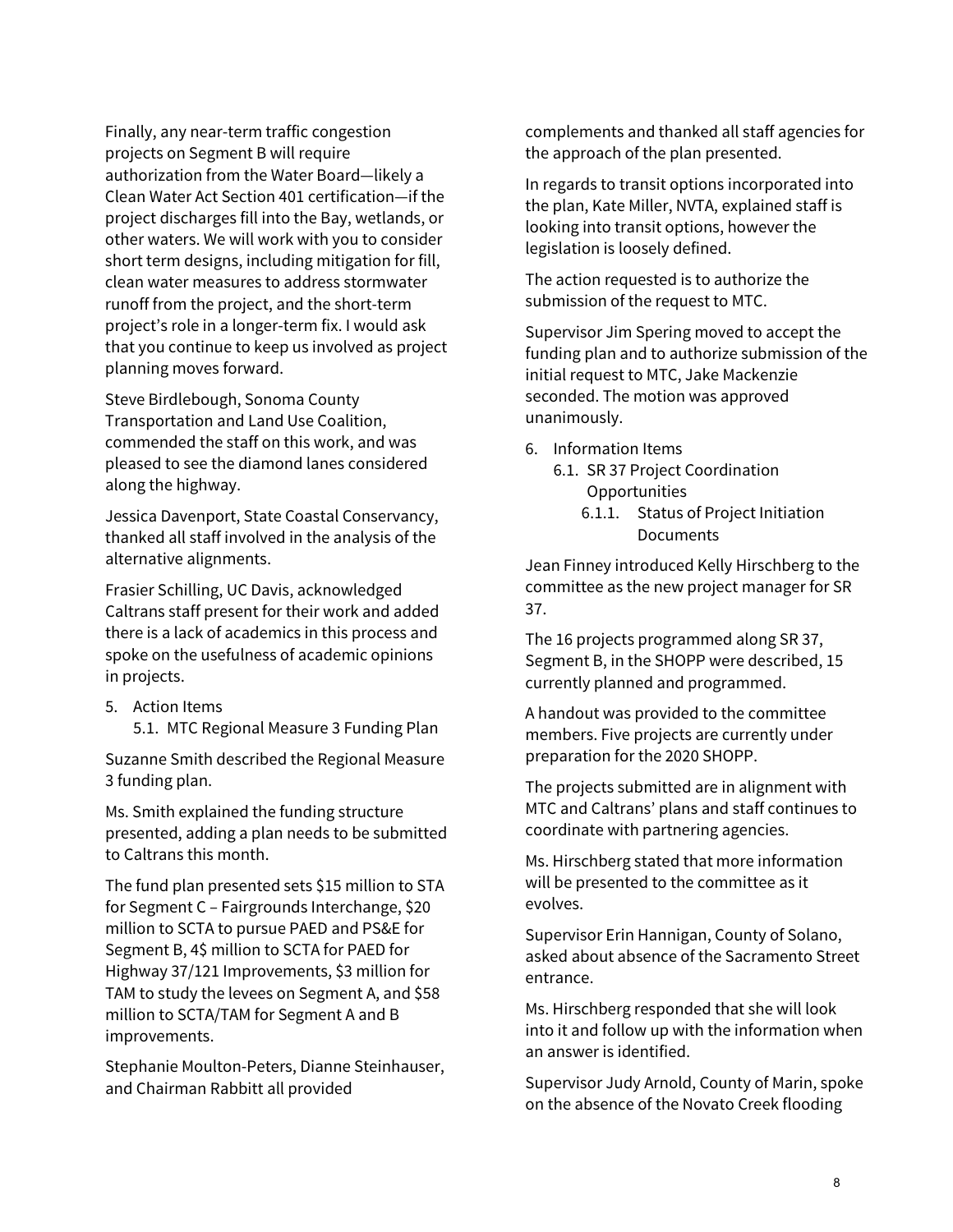challenge and wondered why this was not included.

Ms. Finney responded that attempts were made to include this in the 10-year plan, but due to capacity challenges, this was tabled to be included in a future plan.

Supervisor Arnold further added that this is a pressing issue that needs to be addressed now and not in the future.

Ms. Finney responded Caltrans has financial and performance targets that must be met and this project was unable to meet those targets.

Dan McElhinney added that he will look further into this, suggesting with the defeat of Proposition 6, there may be an opportunity to add projects. The CTC requests a renewal of the assess management plan every couple years and there are intentions to include Novato Creek on the project list.

Staff will continue to advocate for a higher level of planning.

6.1.2. Update on 10-year SHOPP List

Discussed concurrently with Item 6.1.1

6.2. Alternative Modes Update 6.2.1.NVTA – Bus Transit Feasibility Study presentation (draft)

Kate Miller introduced Kevin Johnson with Fehr and Peers on the preliminary Bus Transit Feasibility Study and travel patterns on SR 37. The study included the introduction of smart phone data to establish existing driving patterns.

The study's purpose was to examine other modes of travel aimed to relieve congestion, addressing equity concerns, and understanding the demand and propensity to use fixed bus, micro-transit options.

"Right sized transit" (i.e. Backbone, Crowd-Sourced, Door-to-Door) was the approach used, stating that one type of transit does not serve all needs. However, there needs to be an

understanding of the markets before the needs are determined.

The study suggests an on-demand, pooling option, as opposed to a fixed route service.

The key findings of the origin and destinations were described, including residents of Solano County accessing jobs in Marin and Sonoma Counties, most drivers are driving long distances for work-related trips, most drivers earn at, or below, the median income, and some bus opportunities exist, although microtransit and pooling options best serve others.

Mr. Johnson explained how the traffic count data was collected and the results found.

In terms of usage, the AM westbound commute is primarily residents of Solano County; Sonoma Highway is predominantly used by residents in Napa County.

When considering the propensity for taking transit, service from Sonoma (city) to Vallejo, San Rafael to Vallejo, and Novato to Vallejo ranked the highest.

The next steps described revolve around understanding the approaches for transit on the corridor, be it an express bus, micro-transit, and/or park and pool.

Chairman Rabbitt opened the floor for public comment:

Patricia Tuttle-Brown quoted, "a developed country is not where the poor have cars, but where the rich take public transportation." Ms. Brown further spoke on these plans for public transportation.

Steve Birdlebough expressed appreciation on the level of detail in the presentation and wondered how individuals will access transit, bicycles, and scooters.

6.2.2.SMART – Feasibility Study update

Suzanne Smith briefly updated the committee on SMART's plan to pursue an engineering analysis of East-West service to assess viability.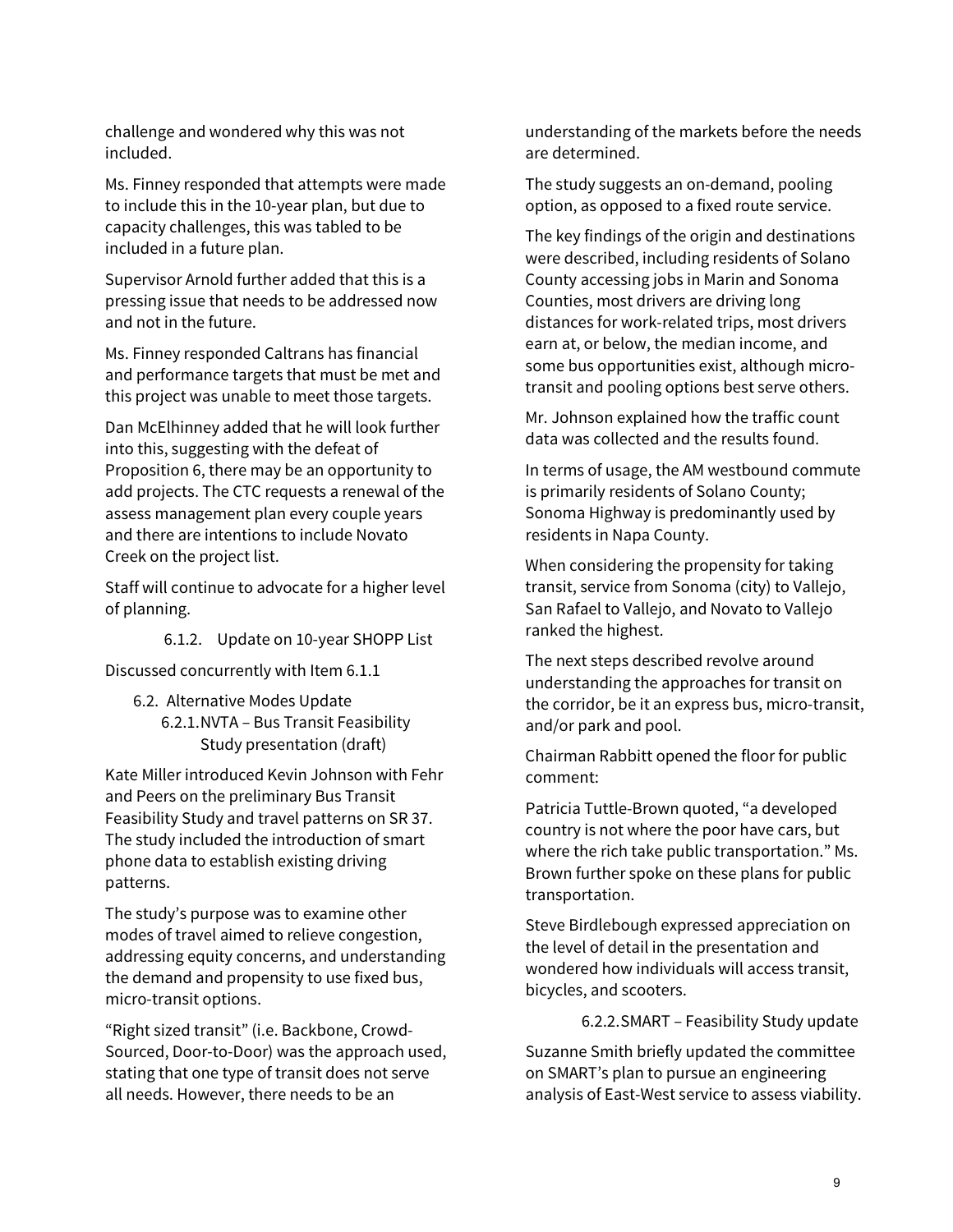This is a preliminary step and the draft study is anticipated late next year.

7. Correspondence

Correspondences were included in the agenda packet.

8. Committee Comments and Staff updates

N/A

9. Future Topics

The future topics include:

- BARC San Pablo Bay Active Transportation Access Study
- STA Ferry Study update
- Environmental Phase Discussion:
	- o Segment B Interim
	- o Segment A &B Ultimate
- 10. Adjournment

The committee adjourned at 11:20 a.m.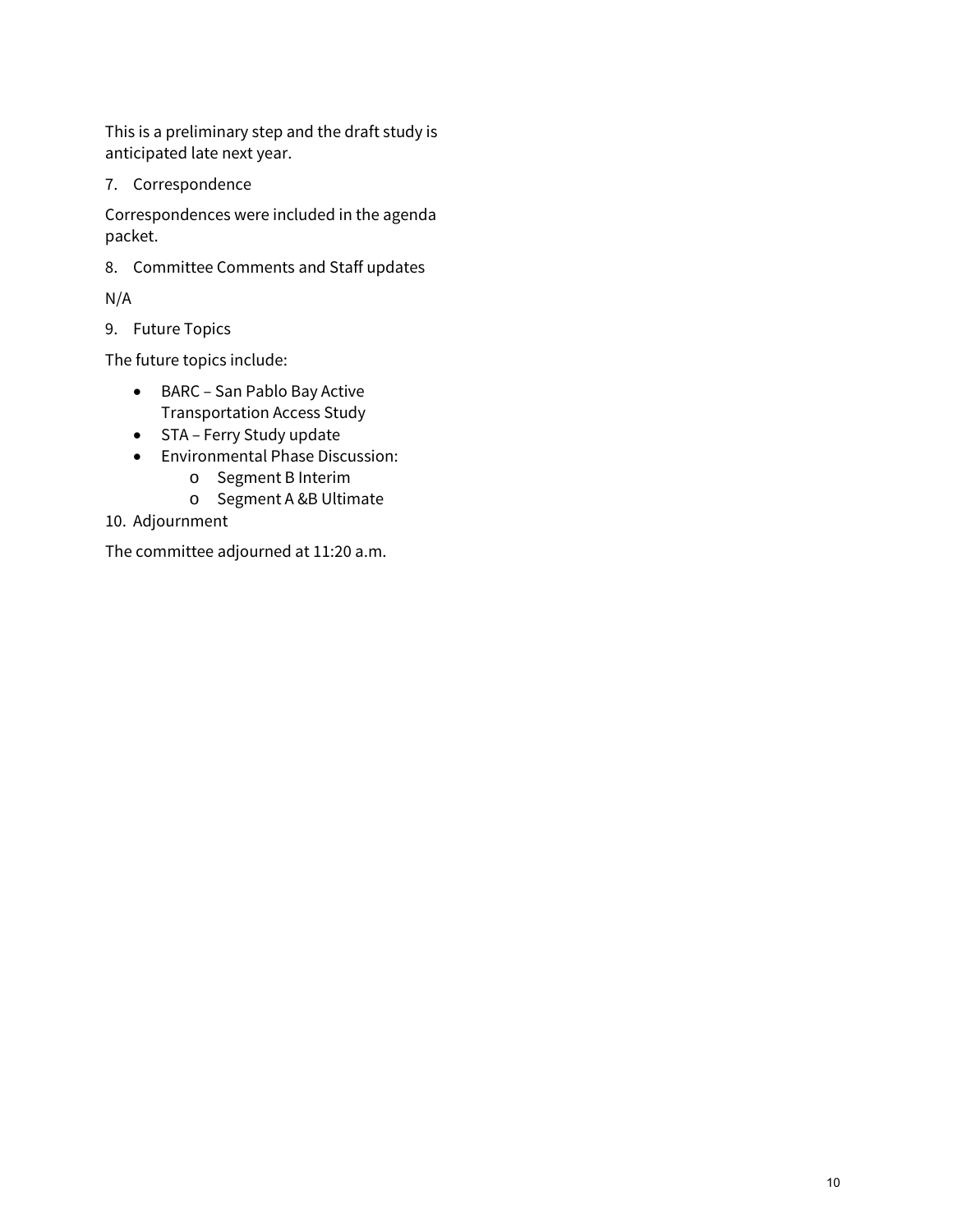### MEMORANDUM OF UNDERSTANDING for THE RESILIENT STATE ROUTE 37 PROGRAM between BAY AREA TOLL AUTHORITY CALIFORNIA DEPARTMENT OF TRANSPORTATION SOLANO TRANSPORTATION AUTHORITY SONOMA COUNTY TRANSPORTATION AUTHORITY TRANSPORTATION AUTHORITY OF MARIN NAPA VALLEY TRANSPORTATION AUTHORITY

This Memorandum of Understanding (MOU) is entered into and effective as of the last date written below between the Bay Area Toll Authority ("BATA"), California Department of Transportation District 4 ("Caltrans"), the Solano Transportation Authority ("STA"), the Sonoma County Transportation Authority ("SCTA"), Transportation Authority of Marin ("TAM") and Napa Valley Transportation Authority ("NVTA") (referred to herein collectively as the "Parties" or individually as a "Party"), to cooperatively determine their mutual responsibilities in delivering the Resilient State Route 37 Program ("Program").

#### Recitals

- 1. The Resilient SR 37 Program aims to address resiliency of transportation infrastructure to sea level rise and flooding, traffic congestion, and opportunities for ecological enhancements, transit, multimodal use and public access along the SR 37 corridor from I-80 to US 101. The Program includes near- and longer-term improvements for a majority of the 20-mile corridor, including the long-term sea level rise vulnerability of a number of low-lying areas throughout the corridor.
- 2. The SR 37 Policy Committee, Executive Steering Committee ("ESC") and the Project Leadership Team ("PLT") currently have varying roles and responsibilities in the development and delivery of the Program. The SR 37 Policy Committee, composed of Executive Directors and Board Members representing BATA, Caltrans, STA, SCTA, TAM, and NVTA, provides policy oversight and dispute resolution to the respective staffs. The Executive Directors of BATA, Caltrans, STA, SCTA, TAM, and NVTA serve on the ESC to provide strategic direction to the Policy Committee and PLT. The Directors and their staffs of BATA, Caltrans, STA, SCTA, TAM, and NVTA participate in the PLT to vet technical, policy, and other related project issues and elevate them as appropriate to the ESC.
- 3. The BATA, Caltrans, STA, SCTA, TAM and NVTA completed a SR 37 Transportation and Sea Level Rise Corridor Improvement Plan that identified Segment B between and including Sears Point to the Mare Island Bridge (referred to herein as the "Segment B") as the highest priority. On November 2, 2017, the SR 37 Policy Committee confirmed that Segment B is the priority segment. Subsequently, BATA, STA, SCTA, TAM and NVTA prepared a Project Initiation Document (PID)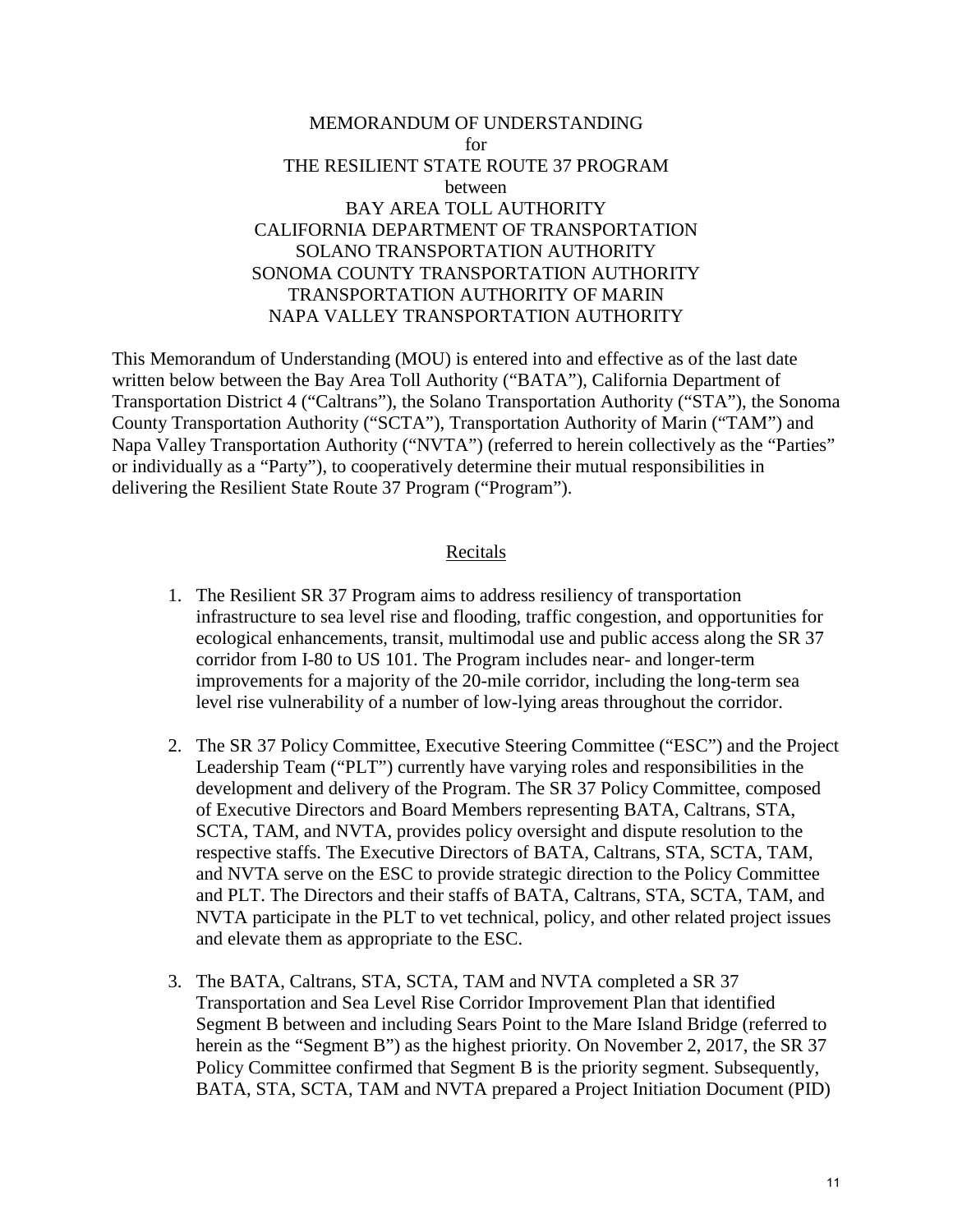for Segment B improvements and submitted it to Caltrans for review and approval. Caltrans approved this PID on December 28, 2018.

- 4. On November 8, 2018 the SR 37 Policy Committee unanimously approved a funding plan and authorized the applicable sponsor(s) to submit Initial Project Reports to the Metropolitan Transportation Commission for funding consideration under Regional Measure 3, as follows: \$15 million to STA for Segment C-Fairgrounds Interchange, \$20 million to SCTA for Interim Segment B Environmental and Design Phases, \$4 million to SCTA for Environmental Phase for SR 37/121 improvements, \$3 million to TAM for Segment A levee study, and \$58 million to SCTA and TAM for Ultimate Segment A and Segment B improvements.
- 5. The Parties wish to organize the delivery of the SR 37 Program wherein:
	- a. BATA, Caltrans, SCTA and TAM is assigned to and have purview over Segment A (US 101 to SR121);
	- b. BATA, Caltrans, SCTA, STA and NVTA is assigned to and have purview over Segment B (Sears Point to Mare Island Bridge); and
	- c. BATA, Caltrans, and STA is assigned to and have purview over Segment C (Mare Island Bridge to I-80).

The SR 37 Policy Committee, ESC and PLT continue to perform the same roles and responsibilities except for the technical work, discussions, actions and decisions of the individual Party would be targeted and applicable to the project segment for which that Party is assigned.

- 6. The Parties commit to continue to make progress on the delivery of the priority Segment B interim and ultimate projects, while also performing feasibility studies, environmental studies, PIDs, and related studies with the goal of coordinating the longer-term delivery of the SR 37 Program.
- 7. A Party intends to seek legislation to amend Section 30910 of the Streets & Highway Code for the Sears Point-Mare Island Bridge to become a State-owned bridge, joining the toll bridge financial enterprise administered by BATA.
- 8. The Parties acknowledge the likely need for funding above and beyond toll bridge enterprise funding administered by BATA, and as such, intend to develop a financing and funding plan consisting of other traditional and untraditional funding sources to deliver the Program.
- 9. The Parties wish to work cooperatively to deliver the Program by exploring alternative project delivery methods (including, but not limited to, Design Build contracts), early environmental enhancements, and traditional and non-traditional funding and partnerships.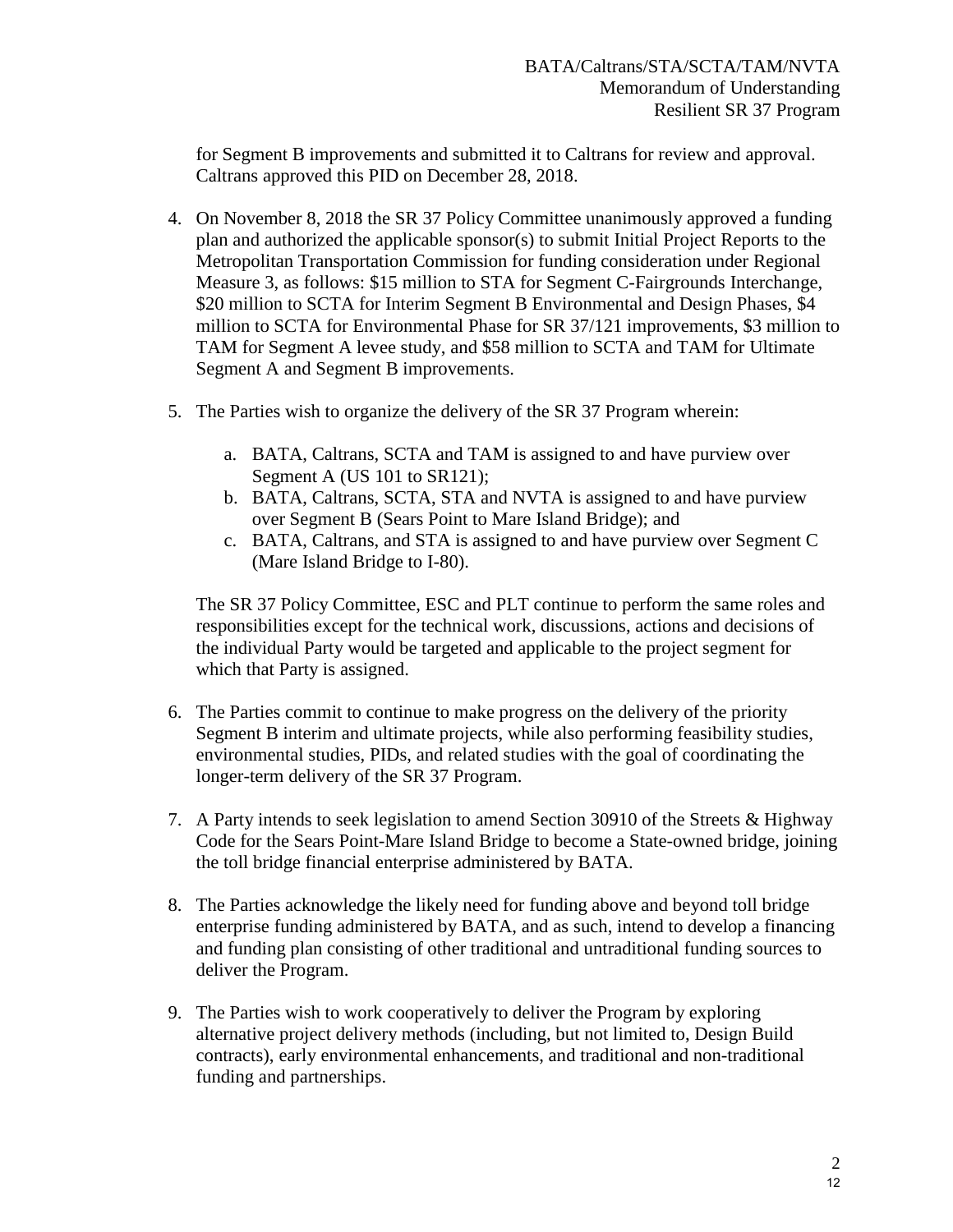I. Term

The term of this MOU shall commence when fully executed, and unless amended earlier, shall terminate at a date agreed upon by the Parties.

- II. SR 37 Program Delivery Organization
	- A. Executive Steering Committee (ESC)
		- 1. Role

The ESC shall guide the identification, development, funding plan and implementation of projects to improve State Route 37. The ESC will select a Chairperson. The Chairperson will rotate between the members every two years. The Chairperson shall preside over the meetings of the ESC and shall perform all other duties incident to the position or as assigned to her or him by the ESC.

- 2. Members
	- a. Executive Director, BATA (or designee)
	- b. District 4 Director, Caltrans (or designee)
	- c. Executive Director, STA (or designee)
	- d. Executive Director, SCTA (or designee)
	- e. Executive Director, TAM (or designee)
	- f. Executive Director, NVTA (or designee)
- 3. Assignment
	- a. Segment A: BATA, Caltrans, SCTA, TAM
	- b. Segment B: BATA, Caltrans, SCTA, STA, NVTA
	- c. Segment C: BATA, Caltrans, STA
- 4. Responsibilities
	- a. Approve implementation and funding plan(s), which may include one or more projects.
	- b. Define agency roles and responsibilities for individual projects, including project managers.
	- c. Approve the scope, schedule, budget and funding plan for individual projects within funding levels approved by the BATA or other funding agencies, as applicable.
	- d. Oversee overall project progress and reporting of project status, risk assessments, costs and schedule.
	- e. Advise the BATA on contract matters.
	- f. Review and approve project staffing plans.
- 5. Decision-making

The ESC will endeavor to make decisions on a consensus basis. To ensure public accountability, transparency and public disclosure, the decisions will be documented.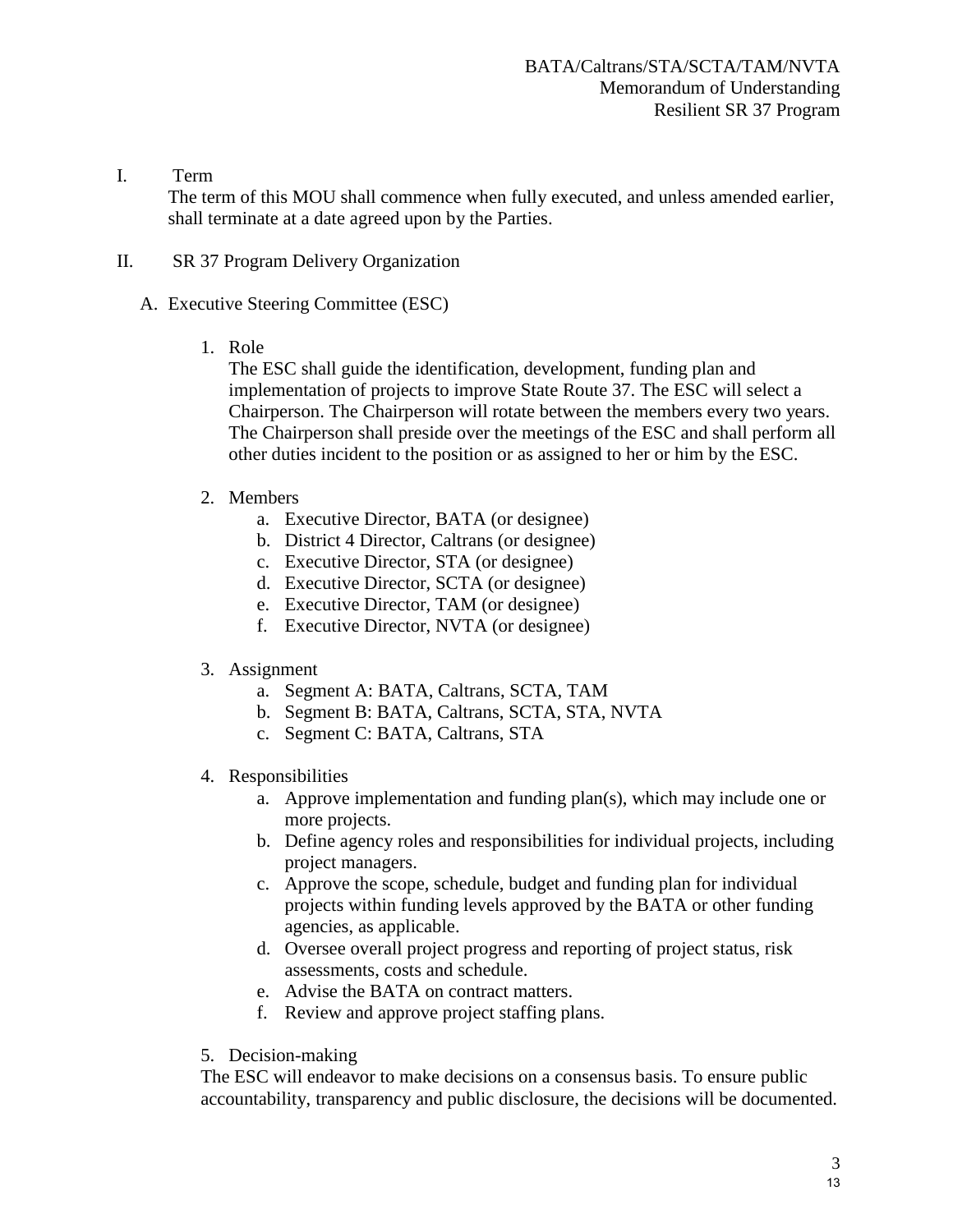### 6. Meetings

Regular meetings of the ESC shall be held quarterly as otherwise determined by the ESC. Notice shall include an agenda of items on which the ESC will take action. Each member of the ESC has the right to place a matter on the ESC's agenda for consideration. Meetings to be rotated between BATA, Caltrans, STA, SCTA, NVTA, TAM offices or at a location determined by the ESC.

- B. Corridor Director of the ESC
	- 1. The Corridor Director serves as staff to the ESC, represents all ESC members and works directly with member agency Executive Directors and their staffs.
		- a. BATA will select, with the ESC, and employ the Corridor Director.
		- b. BATA reserves the right to make decisions regarding hiring, promotion, termination, compensation, and removal of the Corridor Director, in consultation with the ESC.
		- c. The Corridor Director may serve the SR37 Corridor Policy Committee in a similar capacity.

#### 2. Responsibilities

The Corridor Director shall work with the Project Leadership Team, collaborate and provide direction to the project managers, as appropriate, to

- a. Develop a implementation plan(s) and funding plan(s), including delivery methods
- b. Develop the scope, schedule, budget and funding plan for individual projects.
- c. Report regularly to the ESC on project status, risks assessments, change, costs and schedule.
- d. Develop project staffing plans.
- e. Prepare agendas for ESC meetings.
- f. Deliver progress reports to and consult with the SR 37 Corridor Policy Committee.
- g. Deliver progress reports to ESC and Policy Committee.
- h. Provide oversight and direction to project managers.

The Corridor Director will also advise the SR37 Corridor Policy Committee on the SR 37 program.

- C. Project Leadership Team
	- 1. Role

The ESC herby establishes a Project Leadership Team (PLT) that shall assist the ESC in the performance of its duties. The members of the PLT shall advise the Corridor Director on matters that are to be brought before the ESC.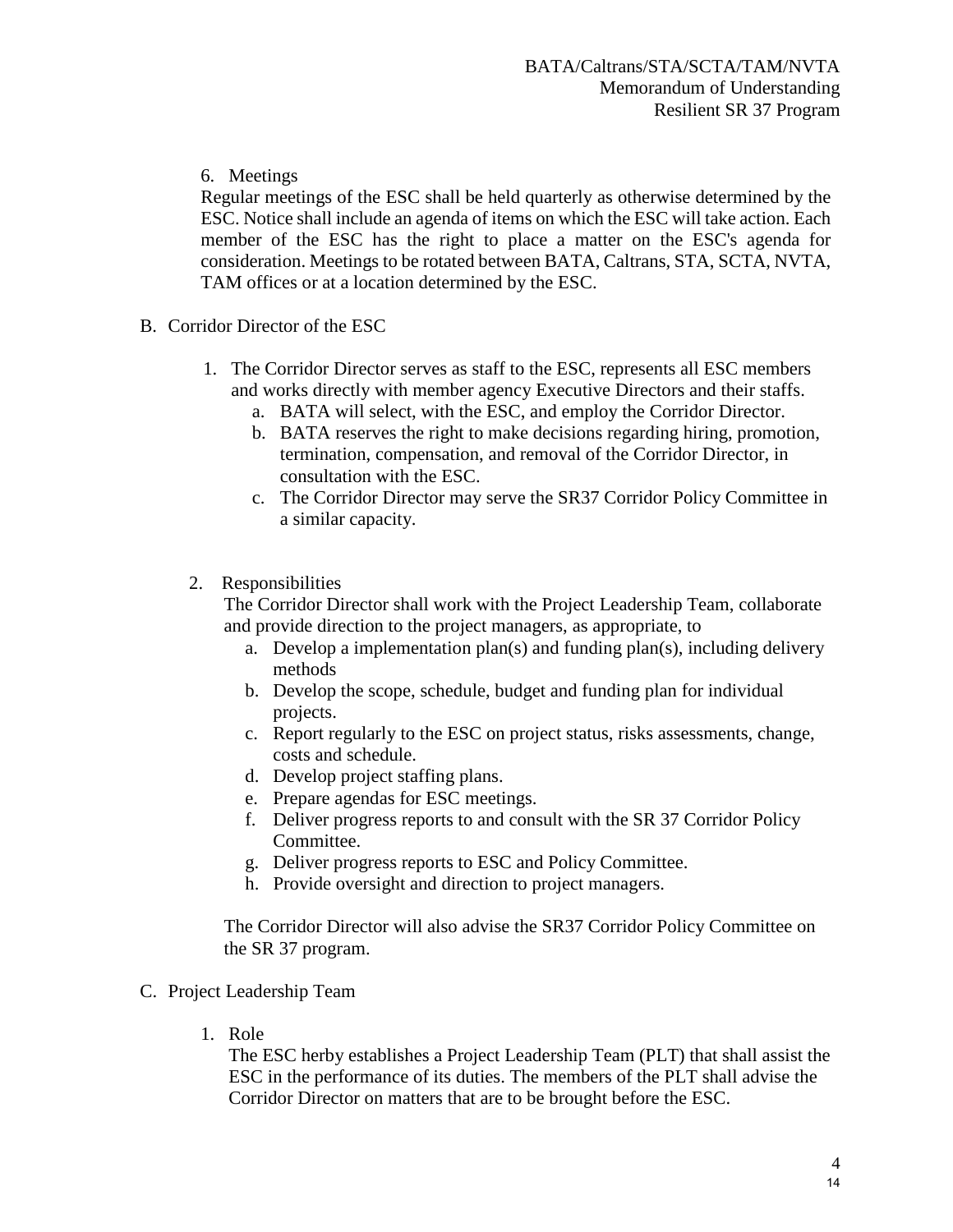- 2. Members
	- a. Deputy Executive Director, Operations, BATA (or designee)
	- b. Chief Deputy Director, Caltrans District 4 (or designee)
	- c. Deputy Executive Director/Director of Projects, STA (or designee)
	- d. Director of Projects and Programming, SCTA (or designee)
	- e. Principal Project Delivery Manager, TAM (or designee)
	- f. Director of Programs, Projects and Planning, NVTA (or designee)

#### 3. Assignment

- a. Segment A: BATA, Caltrans, SCTA, TAM
- b. Segment B: BATA, Caltrans, SCTA, STA, NVTA
- c. Segment C: BATA, Caltrans, STA

#### 4. Responsibilities

The PLT shall assist the Corridor Director and ESC in the performance of their duties for their assigned segments by

- a. Developing a implementation plan(s) and funding plan(s)
- b. Developing the scope, schedule, budget and funding plan for individual projects.
- c. Reviewing cost estimates, risk assessments, and cash flow requirements.
- d. Reviewing project status, scope and budgets, expenditures, staffing and contractor services to anticipate, identify, evaluate, and report to the Corridor Director concerning any project issues.
- e. Developing project staffing plans and structures.
- f. Preparing other project related reports for ESC review.
- g. Performing such other assignments as appropriate.
- 5. Meetings

The PLT will meet on an as-needed basis as determined necessary by the members or by the Corridor Director.

#### III. GENERAL

#### **A.** Integration Clause

This Agreement constitutes the complete and entire understanding among the Committee Members.

#### **B.** Amendments

This Agreement may be amended in writing from time to time upon agreement of the Committee Members.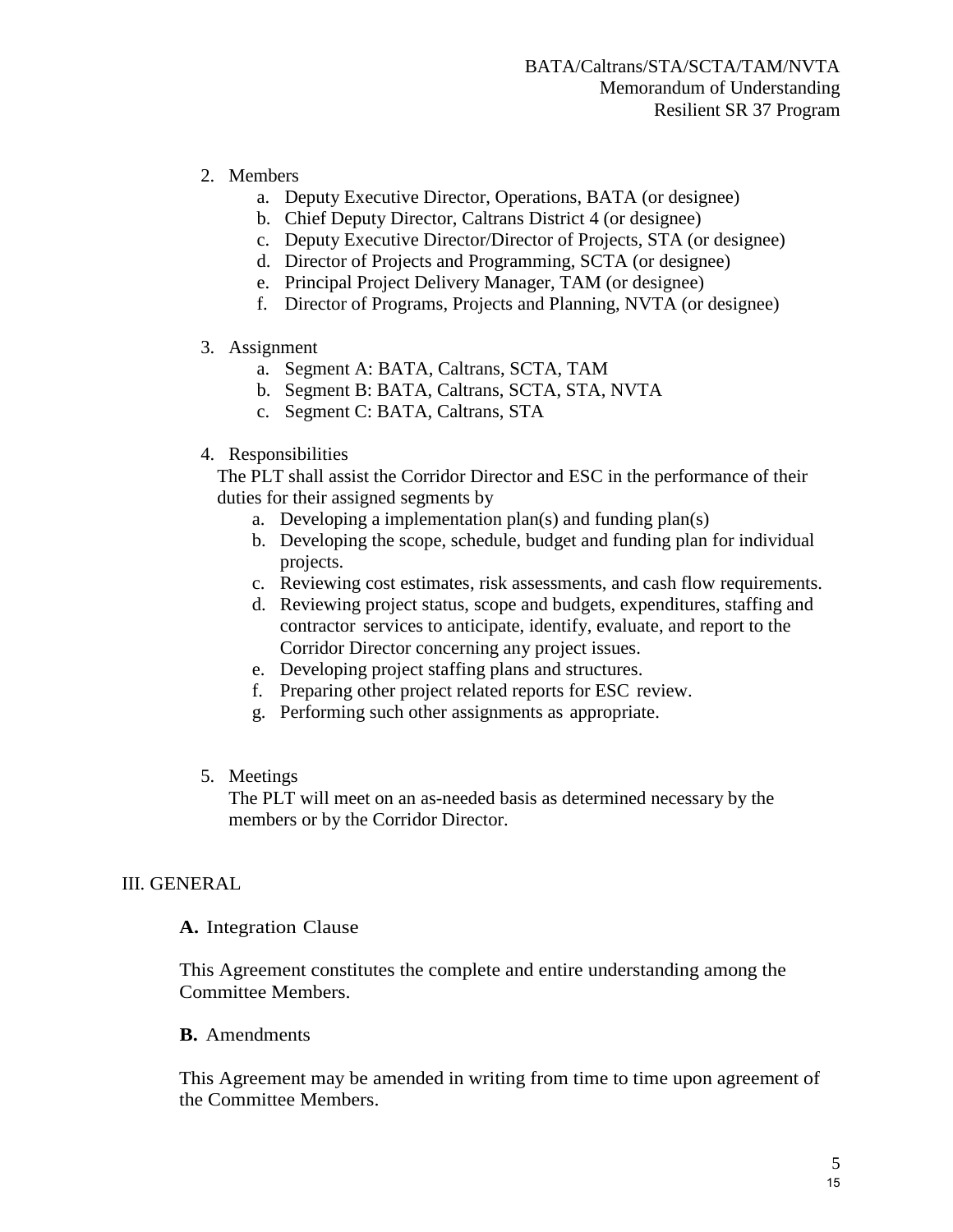## **C.** Counter Parts

This Agreement may be executed in counterparts, each one of which will be an original or the equivalent thereof.

**D.** Miscellaneous

This Agreement is intended solely as a guide to the obligations, intentions and policies of the Committee Members. It does not constitute an authorization for funding a project nor does it constitute a legally binding agreement amongst the Agencies.

IN WITNESS WHEREOF, the Parties hereto have agreed to this Agreement on the date opposite their respective names.

| Jake Mackenzie<br>Chair                                        | Date |  |
|----------------------------------------------------------------|------|--|
| Metropolitan Transportation Commission/Bay Area Toll Authority |      |  |
|                                                                |      |  |
|                                                                |      |  |
| <b>Tony Tavares</b>                                            | Date |  |
| District 4 Director                                            |      |  |
| Caltrans                                                       |      |  |
|                                                                |      |  |
|                                                                |      |  |
| <b>Harry Price</b>                                             | Date |  |
| Chair                                                          |      |  |
| <b>Solano Transportation Authority</b>                         |      |  |
|                                                                |      |  |
|                                                                |      |  |
|                                                                | Date |  |
| Chair                                                          |      |  |
| <b>Sonoma County Transportation Authority</b>                  |      |  |